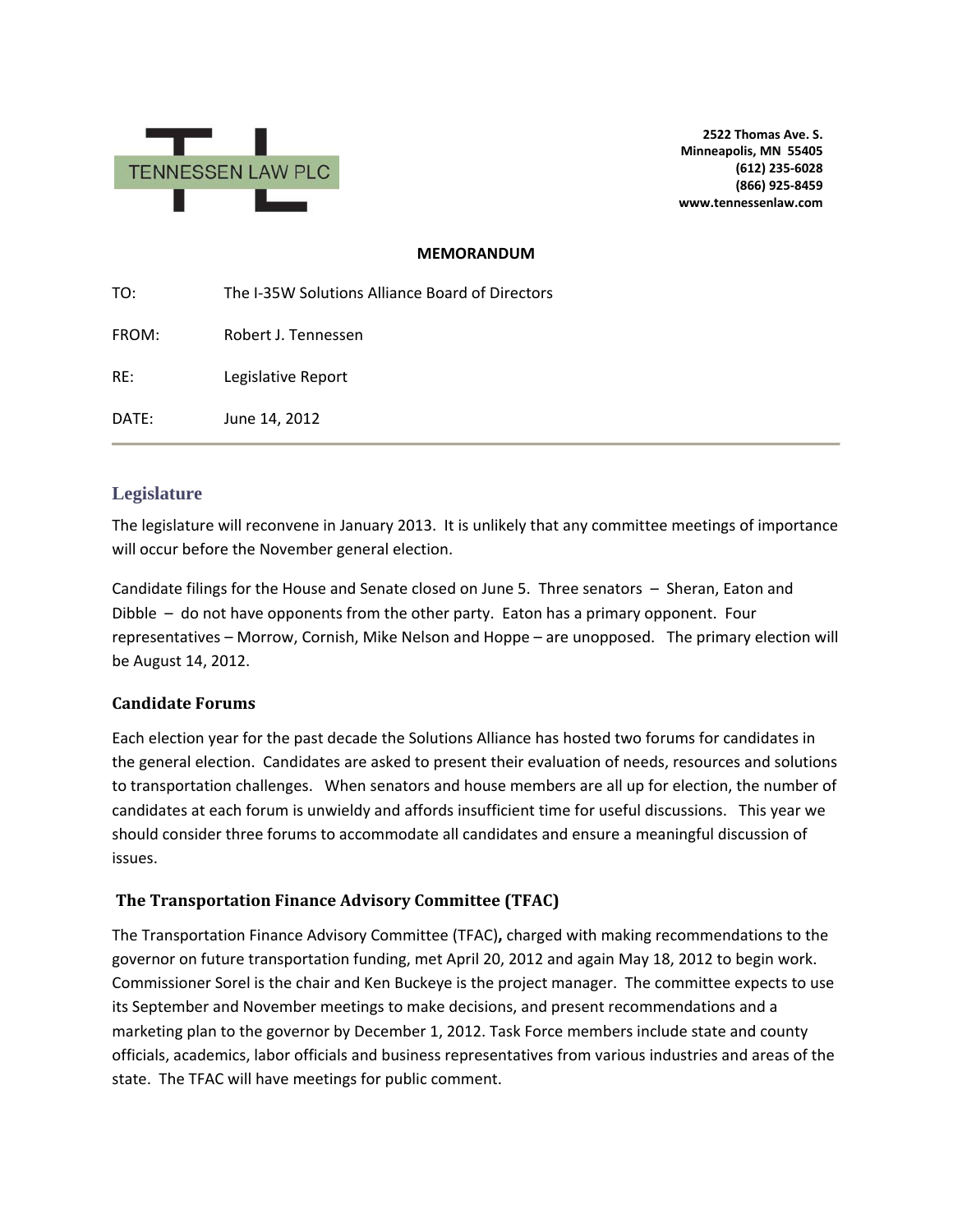Future meeting schedule:

| June 22      | $10$ am $-3$ pm  | Highway Federal Credit Union Conference Center |
|--------------|------------------|------------------------------------------------|
| July 16      | $10$ am $-$ 3 pm | Highway Federal Credit Union Conference Center |
| August 13    | $10$ am $-$ 3 pm | Highway Federal Credit Union Conference Center |
| September 24 | $10$ am $-$ 3 pm | Highway Federal Credit Union Conference Center |

For more information on TFAC go to:<http://www.dot.state.mn.us/tfac/>

# **Corridor Investment Management Strategy (CIMS)**

MnDOT held meetings throughout Minnesota to obtain the response and observations of interested corridor organizations, public officials and private citizens to its CIMS. The purpose of CIMS is to identify opportunities that offer low costs and high benefits. Included in MnDOT's strategies are: (a) reduced risk safety strategies (rumble strips, roundabouts, reduced conflict intersections), and (b) low cost designs and MnPass lanes that address safety, access and mobility. MnDOT intends to hold annual meetings and host an interactive website *"to exchange information and discuss opportunities for collaborative and sustainable investment,"* for the purpose of identifying investment opportunities that meet the CIMS criteria.

The I-35W Solutions Alliance was represented at the meeting on May 29 at the Southdale Library in Edina. Maps and information on three corridors were presented at the meeting, I-35W South (Lakeville – Minneapolis), Mn 62 (Hwy 55 to I-494), and Mn 100 (Brooklyn Center – Edina). Data was presented on existing conditions, safety performance, and 2012-2015 STIP Projects.

| Investment<br>Area | Project                                                                                     | Length<br>(Miles) | Route       | Year      | Cost              |
|--------------------|---------------------------------------------------------------------------------------------|-------------------|-------------|-----------|-------------------|
| Storm Sewer        | Rehab/Replace<br>Drainage<br>Structures<br><b>Blackdog Rd to</b><br>90 <sup>th</sup> Street | 3.1               | I35W        | 2012      | \$265,000         |
| <b>Bridge</b>      | <b>Replace Bridge</b><br>$(94th St)$ ,<br>drainage,<br>retaining walls<br>Bloomington       | 1.5               | <b>I35W</b> | 2014      | \$8.5<br>Million  |
| Landscaping        | Landscaping<br><b>Various locations</b>                                                     | 6.2               | <b>I35W</b> | 2012-2014 | \$1<br>Million    |
| Noise<br>Wall      | Noise Barrier<br><b>Burnsville Cir. To</b><br>$157th$ ST                                    | $0.\overline{3}$  | <b>135</b>  | 2015      | \$885,000         |
| Total              |                                                                                             |                   |             |           | \$10.7<br>Million |

I-35W South Projects